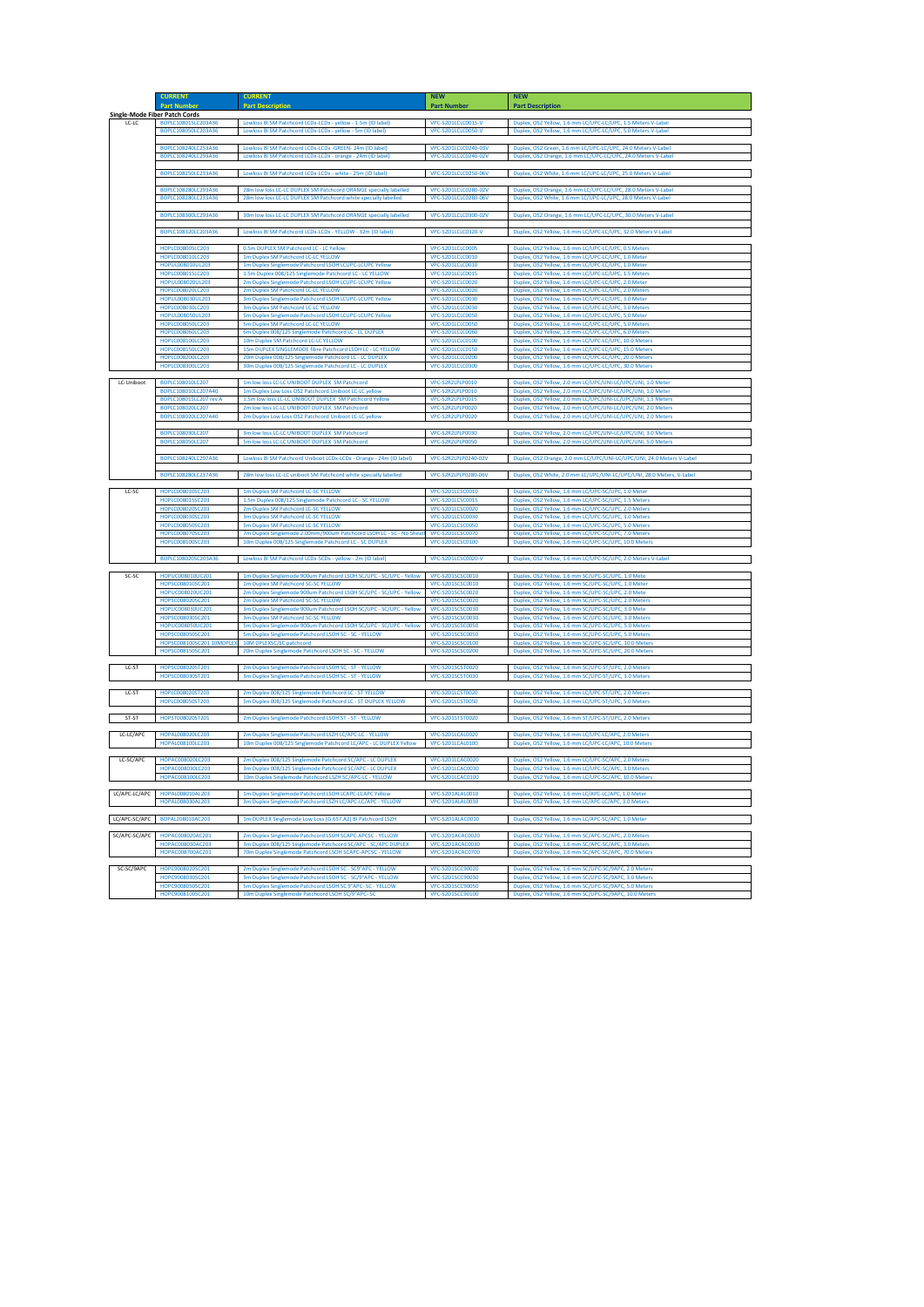## **Multimode OM1 Fiber Patch Cords**

| LC-ST | HOPLC062010ST293 | 1m Duplex 062/125 Multimode Patchcord LC - ST - ORANGE        | VPC-M1D1LCST0010 | Duplex, OM1 Orange, 1.6 mm LC/UPC-ST/UPC, 1.0 Meter  |
|-------|------------------|---------------------------------------------------------------|------------------|------------------------------------------------------|
|       | HOPLC062020ST293 | 2m Duplex 062/125 Multimode Patchcord LC - ST - ORANGE        | VPC-M1D1LCST0020 | Duplex, OM1 Orange, 1.6 mm LC/UPC-ST/UPC, 2.0 Meter  |
|       | HOPLC062030ST293 | 3m Duplex 062/125 Multimode Patchcord LC - ST - ORANGE        | VPC-M1D1LCST0030 | Duplex, OM1 Orange, 1.6 mm LC/UPC-ST/UPC, 3.0 Meter  |
|       |                  |                                                               |                  |                                                      |
| LC-SC | HOPLC062003SC293 | 0.3m Duplex 062/125 Multimode Patchcord LSOH LC - SC - ORANGE | VPC-M1D1LCSC0003 | Duplex, OM1 Orange, 1.6 mm LC/UPC-SC/UPC, 0.3 Meters |
|       | HOPLC062030SC293 | 3m Duplex 062/125 Multimode Patchcord LC - SC - ORANGE        | VPC-M1D1LCSC0030 | Duplex, OM1 Orange, 1.6 mm LC/UPC-SC/UPC, 3.0 Meters |

HOPLC062100SC293 10m Duplex 062/125 Multimode Patchcord LC - SC ORANGE VPC-M1D1LCSC0100 Duplex, OM1 Orange, 1.6 mm LC/UPC-SC/UPC, 10.0 Meters

## **Multimode OM3 Fiber Patch Cords**

| LC-LC | HOPLCOM3003LC253 | 0.3m Duplex OM3 Patchcord LC-LC AQUA             | VPC-M3D1LCLC0003 | Duplex, OM3 Aqua, 1.6 mm LC/UPC-LC/UPC, 0.3 Meters  |
|-------|------------------|--------------------------------------------------|------------------|-----------------------------------------------------|
|       | HOPLCOM3005LC253 | 0.5m Duplex OM3 Multimode Patchcord LC - LC Aqua | VPC-M3D1LCLC0005 | Duplex, OM3 Aqua, 1.6 mm LC/UPC-LC/UPC, 0.5 Meters  |
|       | HOPLCOM3010LC253 | 1m Duplex OM3 Patchcord LC-LC AQUA               | VPC-M3D1LCLC0010 | Duplex, OM3 Aqua, 1.6 mm LC/UPC-LC/UPC, 1.0 Meter   |
|       | HOPLCOM3020LC253 | 2m Duplex OM3 Patchcord LC-LC AQUA               | VPC-M3D1LCLC0020 | Duplex, OM3 Aqua, 1.6 mm LC/UPC-LC/UPC, 2.0 Meters  |
|       | HOPLCOM3030LC253 | 3m Duplex OM3 Patchcord LC-LC AQUA               | VPC-M3D1LCLC0030 | Duplex, OM3 Aqua, 1.6 mm LC/UPC-LC/UPC, 3.0 Meters  |
|       | HOPLCOM3070LC253 | 7m Duplex OM3 Multimode Patchcord LC - LC -Aqua  | VPC-M3D1LCLC0070 | Duplex, OM3 Aqua, 1.6 mm LC/UPC-LC/UPC, 7.0 Meters  |
|       | HOPLCOM3100LC253 | 10m Duplex OM3 Patchcord LC-LC AQUA              | VPC-M3D1LCLC0100 | Duplex, OM3 Aqua, 1.6 mm LC/UPC-LC/UPC, 10.0 Meters |
|       | HOPLCOM3150LC253 | 15m Duplex OM3 Multimode Patchcord LC - LC AQUA  | VPC-M3D1LCLC0150 | Duplex, OM3 Aqua, 1.6 mm LC/UPC-LC/UPC, 15.0 Meters |

| LC-SC | HOPLCOM3010SC253 | 1m Duplex OM3 Patchcord LC-SC AQUA              | VPC-M3D1LCSC0010 | Duplex, OM3 Aqua, 1.6 mm LC/UPC-SC/UPC, 1.0 Meter   |
|-------|------------------|-------------------------------------------------|------------------|-----------------------------------------------------|
|       | HOPLCOM3020SC253 | 2m Duplex OM3 Patchcord LC - SC AQUA            | VPC-M3D1LCSC0020 | Duplex, OM3 Aqua, 1.6 mm LC/UPC-SC/UPC, 2.0 Meters  |
|       | HOPLCOM3030SC253 | 3m Duplex OM3 Patchcord LC - SC AQUA            | VPC-M3D1LCSC0030 | Duplex, OM3 Aqua, 1.6 mm LC/UPC-SC/UPC, 3.0 Meters  |
|       | HOPLCOM3050LC253 | 5m Duplex OM3 Patchcord LC-LC AQUA              | VPC-M3D1LCSC0050 | Duplex, OM3 Aqua, 1.6 mm LC/UPC-SC/UPC, 5.0 Meters  |
|       | HOPLCOM3100SC253 | 10m Duplex OM3 Multimode Patchcord LC - SC AQUA | VPC-M3D1LCSC0100 | Duplex, OM3 Aqua, 1.6 mm LC/UPC-SC/UPC, 10.0 Meters |

| SC-SC |                  | 1m Duplex OM3 Patchcord SC - SC DUPLEX aqua | VPC-M3D1SCSC0010 | Duplex, OM3 Aqua, 1.6 mm SC/UPC-SC/UPC, 1.0 Meter |
|-------|------------------|---------------------------------------------|------------------|---------------------------------------------------|
|       | HOPSCOM3020SC251 | 2m Duplex OM3 Patchcord SC-SC AQUA          | VPC-M3D1SCSC0020 | Duplex, OM3 Aqua, 1.6 mm SC/UPC-SC/UPC, 2.0 Meter |
|       | HOPSCOM3030SC251 | 3m Duplex OM3 Patchcord SC - SC DUPLEX AQUA | VPC-M3D1SCSC0030 | Duplex, OM3 Aqua, 1.6 mm SC/UPC-SC/UPC, 3.0 Meter |

| SC-ST | HOPSCOM3010ST251 | 1m Duplex OM3 Patchcord SC - ST DUPLEX AQUA | VPC-M3D1SCST0010 | Duplex, OM3 Aqua, 1.6 mm SC/UPC-ST/UPC, 1.0 Meter |
|-------|------------------|---------------------------------------------|------------------|---------------------------------------------------|
|       | HOPSCOM3020ST251 | 2m Duplex OM3 Patchcord SC - ST DUPLEX aqua | VPC-M3D1SCST0020 | Duplex, OM3 Aqua, 1.6 mm SC/UPC-ST/UPC, 2.0 Meter |

| LC-ST | HOPLCOM3003ST253 | 0.3m Duplex OM3 Patchcord LC-ST AQUA             | VPC-M3D1LCST0003 | Duplex, OM3 Aqua, 1.6 mm LC/UPC-ST/UPC, 0.3 Meters  |
|-------|------------------|--------------------------------------------------|------------------|-----------------------------------------------------|
|       | HOPLCOM3005ST253 | 0.5m Duplex OM3 Patchcord LC-ST AQUA             | VPC-M3D1LCST0005 | Duplex, OM3 Aqua, 1.6 mm LC/UPC-ST/UPC, 0.5 Meters  |
|       | HOPLCOM3007ST253 | 0.7m Duplex OM3 Patchcord LC-ST AQUA             | VPC-M3D1LCST0007 | Duplex, OM3 Aqua, 1.6 mm LC/UPC-ST/UPC, 0.7 Meters  |
|       | HOPLCOM3020ST253 | 2m Duplex 0M3 fibre Patchcord LSOH ST - LC aqua  | VPC-M3D1LCST0020 | Duplex, OM3 Aqua, 1.6 mm LC/UPC-ST/UPC, 2.0 Meters  |
|       | HOPLCOM3030ST253 | 3m Duplex 0M3 fibre Patchcord LSOH ST - LC aqua  | VPC-M3D1LCST0030 | Duplex, OM3 Aqua, 1.6 mm LC/UPC-ST/UPC, 3.0 Meters  |
|       | HOPLCOM3050ST253 | 5m Duplex 0M3 fibre Patchcord LSOH ST - LC aqua  | VPC-M3D1LCST0050 | Duplex, OM3 Aqua, 1.6 mm LC/UPC-ST/UPC, 5.0 Meters  |
|       | HOPLCOM3100ST253 | 10m Duplex 0M3 fibre Patchcord LSOH LC - ST AQUA | VPC-M3D1LCST0100 | Duplex, OM3 Aqua, 1.6 mm LC/UPC-ST/UPC, 10.0 Meters |
|       |                  |                                                  |                  |                                                     |
| ST-ST | HOPSTOM3010ST251 | 1m Duplex OM3 Patchcord ST - ST DUPLEX AQUA      | VPC-M3D1STST0010 | Duplex, OM3 Aqua, 1.6 mm ST/UPC-ST/UPC, 1.0 Meter   |
|       | HOPSTOM3020ST251 | 2m Duplex OM3 Patchcord ST - ST DUPLEX AQUA      | VPC-M3D1STST0020 | Duplex, OM3 Aqua, 1.6 mm ST/UPC-ST/UPC, 2.0 Meter   |
|       | HOPSTOM3030ST251 | 3m Duplex OM3 LSOH Patchcord ST - ST DUPLEX AQUA | VPC-M3D1STST0030 | Duplex, OM3 Aqua, 1.6 mm ST/UPC-ST/UPC, 3.0 Meter   |
|       | HOPSTOM3050ST251 | 5m Duplex OM3 LSOH Patchcord ST - ST DUPLEX AQUA | VPC-M3D1STST0050 | Duplex, OM3 Aqua, 1.6 mm ST/UPC-ST/UPC, 5.0 Meter   |